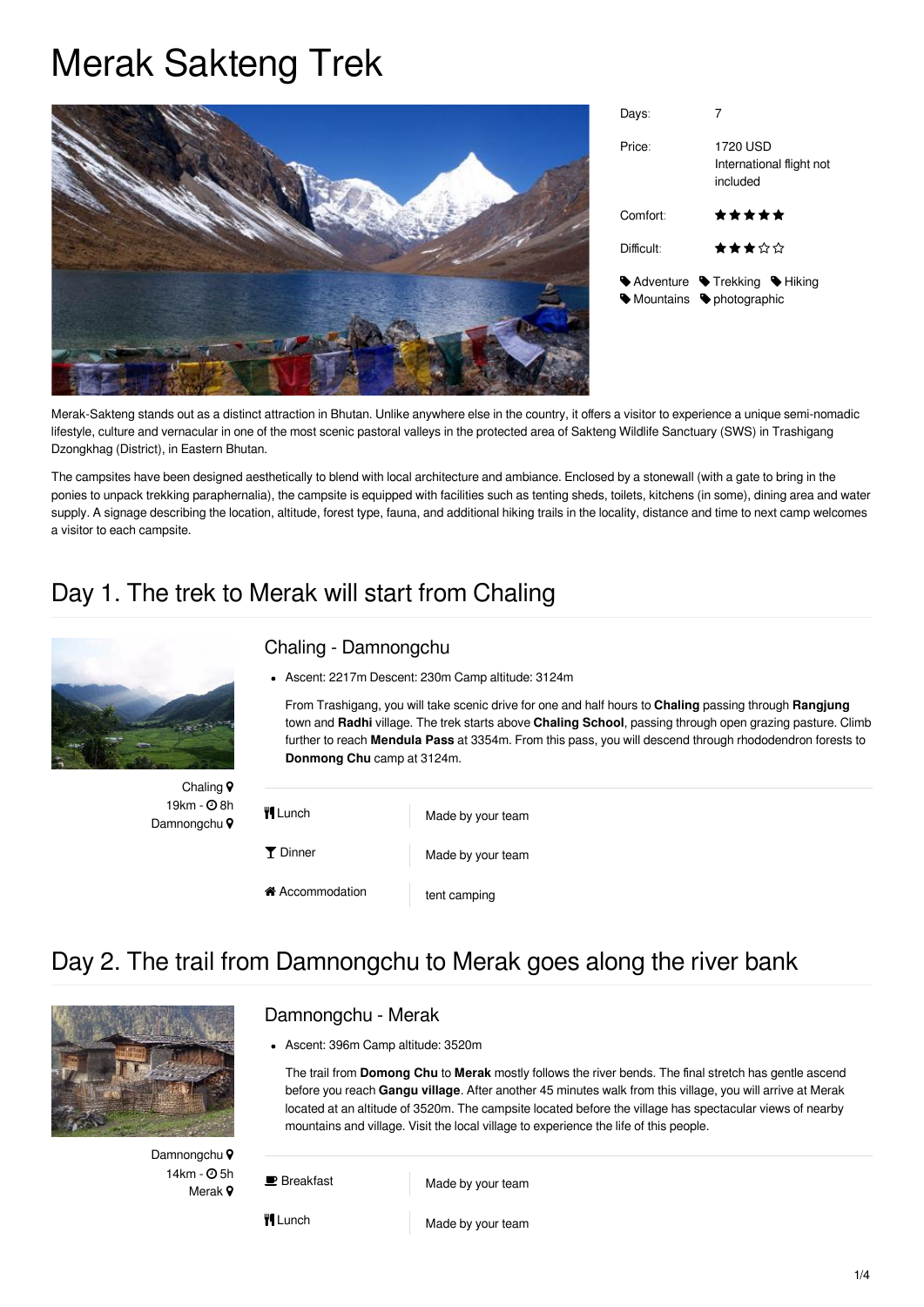\* Accommodation tent camping

#### Day 3. Pass through the beautiful Nagchungla pass (approx 4,100m / 13,451ft).



Merak 9 16km -  $\Theta$  5h Miksateng<sup>9</sup>

#### Merak - Miksateng

Ascent: 633m Descent: 1073m Camp altitude: 3080m

Today is the toughest journey of the trek crossing the highest **Nachungla pass** at 4153m From the campsite climb gradually to the first pass at 3900m from where you can have last glimpse of Merak valley. Descend to your camp **Miksateng** at 3080m surrounded by rhododendrons.

| $\blacksquare$ Breakfast | Made by your team |
|--------------------------|-------------------|
| <b>WILunch</b>           | Made by your team |
| Y Dinner                 | Made by your team |
| ie Accommodation         | tent camping      |

### Day 4. Pass through beautiful woods



Miksateng<sup>9</sup>  $4km - Q5h$ Sakteng<sup>9</sup>

#### Miksateng - Sakteng

Ascent: 81m Descent: 310m Camp altitude: 2950m

Descend to the river, crossing it and then following the river bank for few hours, you will climb gradually to a hill adorned by small Chorten (Stupa) overlooking the Sakten valley. If you are lucky, you can spot red panda among the trees. Descend down from the ridge and camp on the outskirts of the **Sakten village** at 2950m.

| $\blacksquare$ Breakfast | Made by your team |
|--------------------------|-------------------|
| <b>WILunch</b>           | Made by your team |
| Y Dinner                 | Made by your team |
| in Accommodation         | tent camping      |

## Day 5. Time to explore this remote Himalayan village.



Sakteng<sup>9</sup>

You will visit Sakten village and explore the lifestyle and unique culture of this ethnic group.

| $\blacksquare$ Breakfast          | Made by your team |
|-----------------------------------|-------------------|
| <b>\ll</b> Lunch                  | Made by your team |
| Y Dinner                          | Made by your team |
| <b><sup>→</sup></b> Accommodation | tent camping      |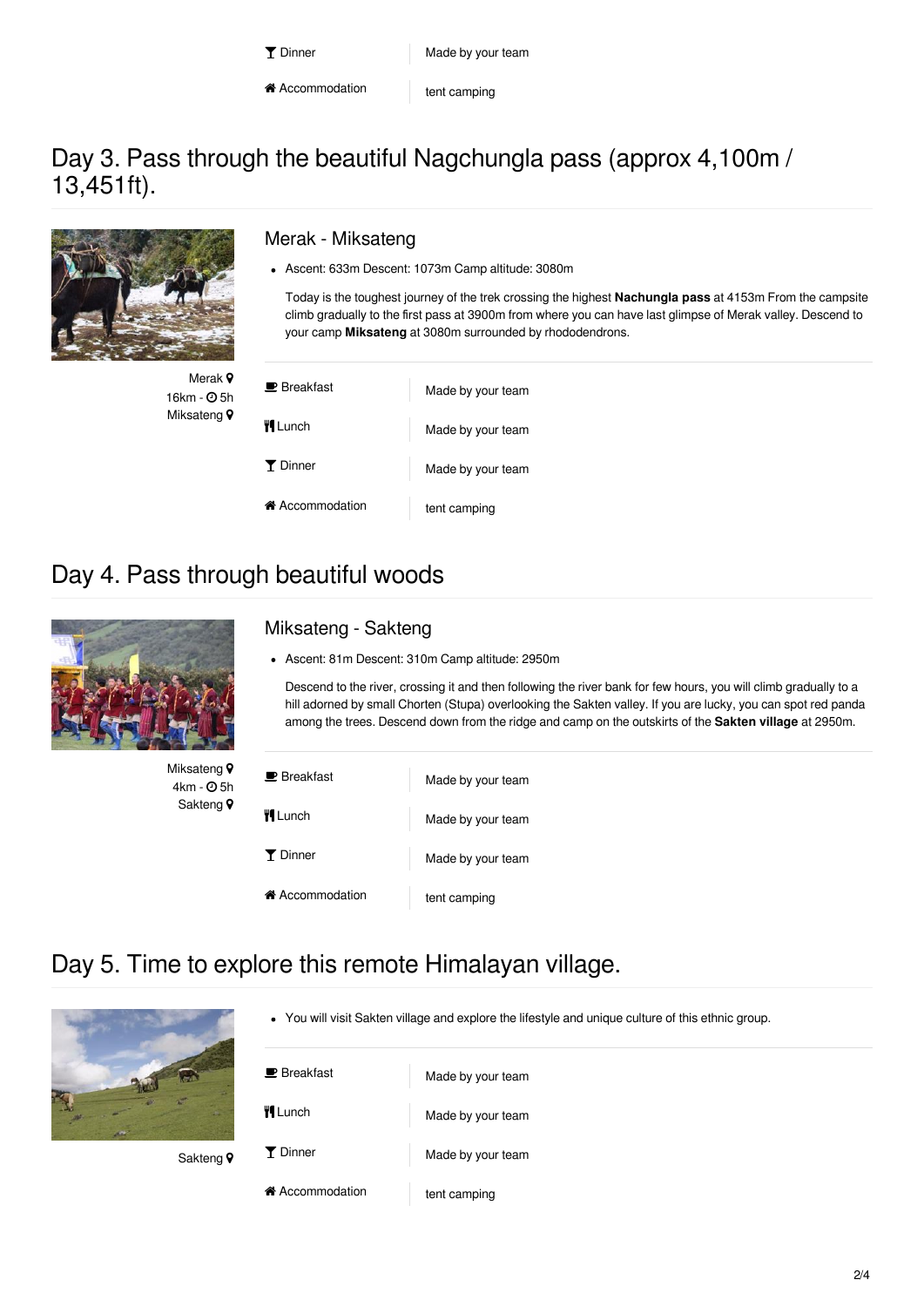## Day 6. Mostly downhill to Jyonkhar Teng camp



Sakteng<sup>9</sup>  $17km - Q$  7h Jyonkharteng<sup>9</sup>

#### Sakteng - Jyonkharteng

Ascent: 74m Descent: 1291m Camp altitude: 1800m.

Today's journey will be longer and so we will start early from the camp. Leaving Sakten, start with short climb to the small hill towards the west end of the village. We camp in a beautiful meadow near the river by **Joenkhar Teng** village (1800m). Joenkhar Teng is situated on the hillside and its population comprises of **Brokpa** and **Sharchop** with a community school and outreach clinic.

| $\blacksquare$ Breakfast | Made by your team |
|--------------------------|-------------------|
| <b>TI</b> Lunch          | Made by your team |
| Y Dinner                 | Made by your team |
| i Accommodation          | tent camping      |

## Day 7. Trek ends at Phongmey



#### Jyonkharteng - Phongmey

Ascent: 346m Descent: 942m

The last day of the trek begins with short climb through the **Joenkharteng**. Crossing the suspension bridges, you will climb shortly to **Phongmay** village. Meet your transport and drive to Trashigang. On the way, stop at **Rangjung** and visit the **Rangjung Monastery**, which is founded by His Eminence **Garab Rinpoche**.

Jyonkharteng<sup>9</sup>  $12km - Q6h$ Phongmey  $\circ$ **20km - 030m** Trashigang

**Breakfast** Made by your team

#### **The Lunch Made by your team**

#### Itinerary map